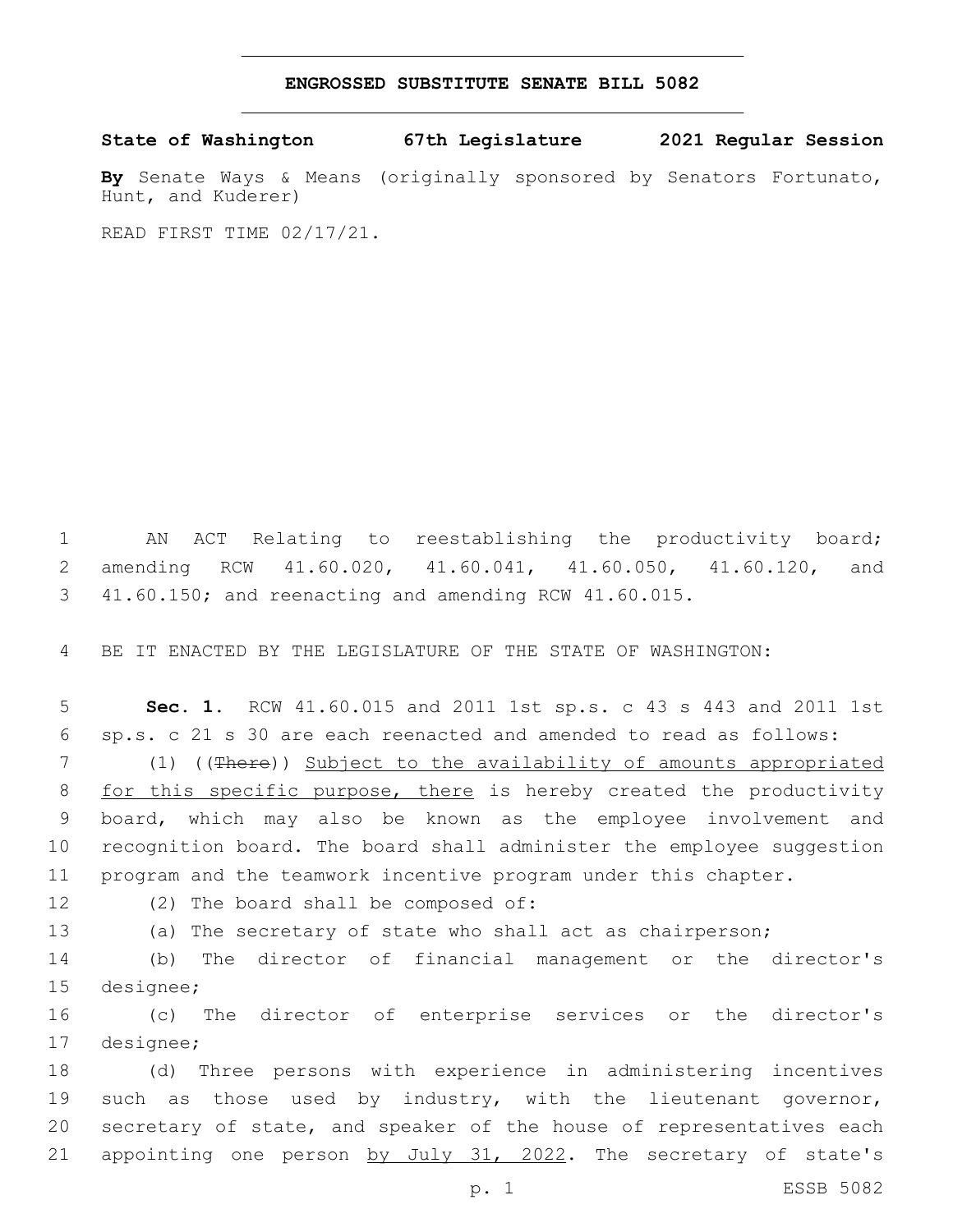appointee shall be a representative of an employee organization certified as an exclusive representative of at least one bargaining 3 unit of classified employees; and

 (e) Two persons representing state agencies and institutions with employees subject to chapter 41.06 RCW, and one person representing those subject to chapter 28B.16 RCW, both appointed by the secretary 7 of state by July 31, 2022.

 Members under subsection (2)(d) and (e) of this section shall be 9 appointed to serve three-year terms.

 Members of the board appointed pursuant to subsection (2)(d) of this section may be compensated in accordance with RCW 43.03.240. Any board member who is not a state employee may be reimbursed for travel 13 expenses under RCW 43.03.050 and 43.03.060.

 **Sec. 2.** RCW 41.60.020 and 1999 c 50 s 3 are each amended to read 15 as follows:

 (1) The board shall formulate, establish, and maintain a statewide employee suggestion program and adopt rules to allow for agency unique suggestion programs. Employee suggestion programs are developed to encourage and reward meritorious suggestions by state employees that will promote efficiency and economy in the performance of any function of state government: PROVIDED, That the program shall include provisions for the processing of suggestions having multiagency impact and post-implementation auditing of suggestions 24 for fiscal accountability.

 (2) The board shall adopt rules necessary or appropriate for the proper administration and for the accomplishment of the purposes of this chapter. These rules shall include the adoption of a payment award schedule that establishes the criteria for determining the amounts of any financial or other awards under this chapter.

 (3) The board shall prepare a topical list of all the productivity awards granted and disseminate this information to the legislature and all state government agencies that may be able to 33 adapt them to their procedures.

 **Sec. 3.** RCW 41.60.041 and 1999 c 50 s 5 are each amended to read as follows:35

 (1) Cash awards for suggestions generating net savings, revenue, 37 or both to the state shall be determined by the board, or the board's designee, based on the payment award scale. No award may be granted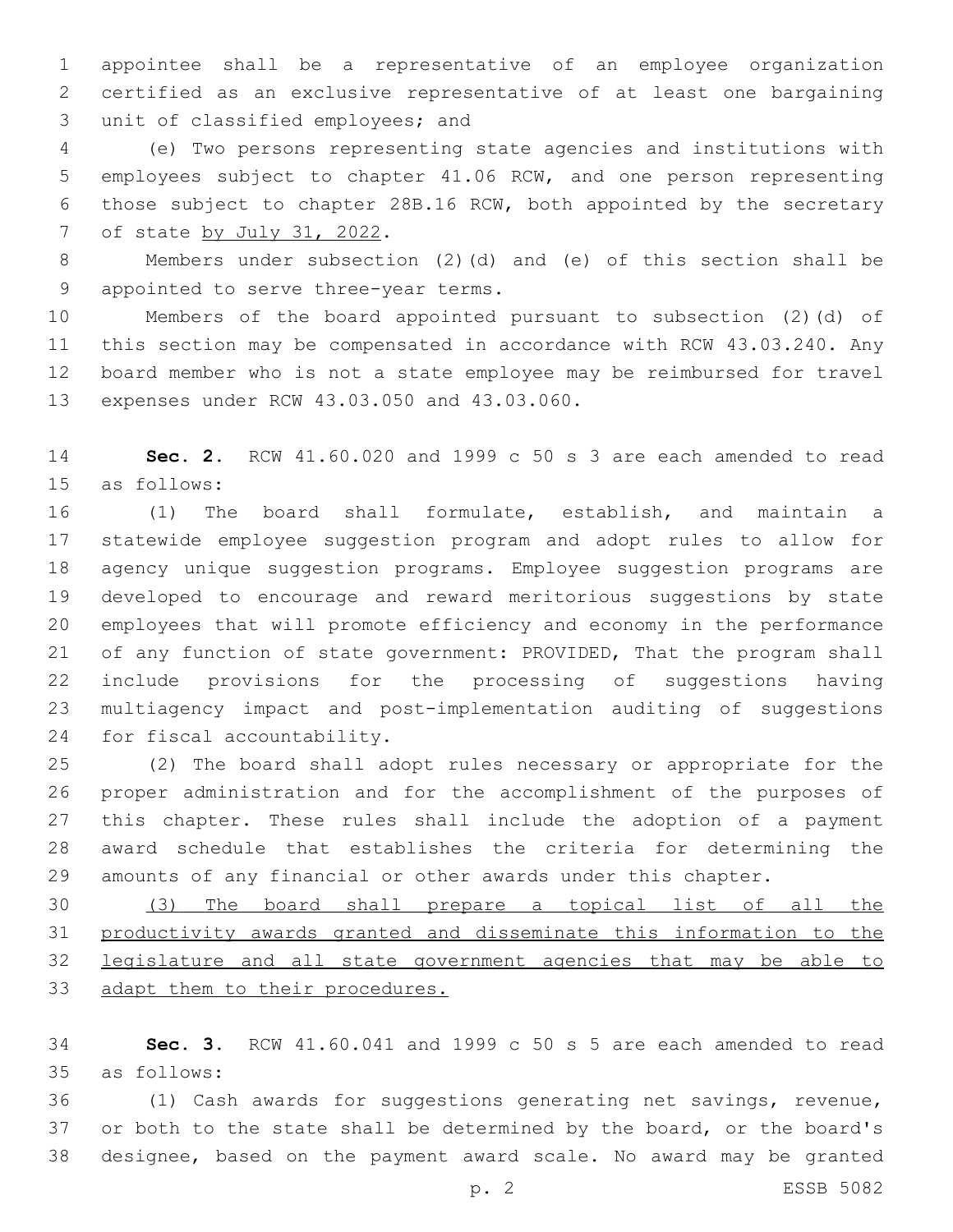in excess of ten thousand dollars or 10 percent of the actual net savings and/or revenue generated, whichever amount is less. Savings, revenue, or both, shall be calculated for the first year of implementation.4

 (2) The board shall establish guidelines for making cash awards for suggestions for which benefits to the state are intangible or for 7 which benefits cannot be calculated.

 (3) Funds for the awards shall be drawn from the appropriation of the agency benefiting from the employee's suggestion. If the suggestion reduces costs to a nonappropriated fund or reduces costs paid without appropriation from a nonappropriated portion of an appropriated fund, an award may be paid from the benefiting fund or 13 account without appropriation.

 (4) Awards may be paid to state employees for suggestions which generate new or additional money for the general fund or any other funds of the state. The director of financial management shall distribute moneys appropriated for this purpose with the concurrence of the productivity board. Transfers shall be made from other funds of the state to the general fund, in amounts equal to award payments made by the general fund, for suggestions generating new or 21 additional money for those other funds.

 **Sec. 4.** RCW 41.60.050 and 2021 c 334 s 967 are each amended to 23 read as follows:

 The legislature shall appropriate from the personnel service fund for the payment of administrative costs of the productivity board. ((However, during the 2015-2017, 2017-2019, 2019-2021, and 2021-2023 27 fiscal biennia, the operations of the productivity board shall be 28 suspended.))

 **Sec. 5.** RCW 41.60.120 and 1999 c 50 s 9 are each amended to read as follows:30

31 The agency head may recommend an award amount to the board. Cash awards for suggestion teams shall be up to 25 percent of the actual net savings and/or revenue generated to be shared by the team in a manner approved by the agency head, not to exceed \$10,000 per team member. The board shall make the final determination as to whether an award will be made in accordance with applicable rules governing the teamwork incentive program. Awards will be based on the payment award scale. Funds for the teamwork incentive award shall be drawn from the

p. 3 ESSB 5082